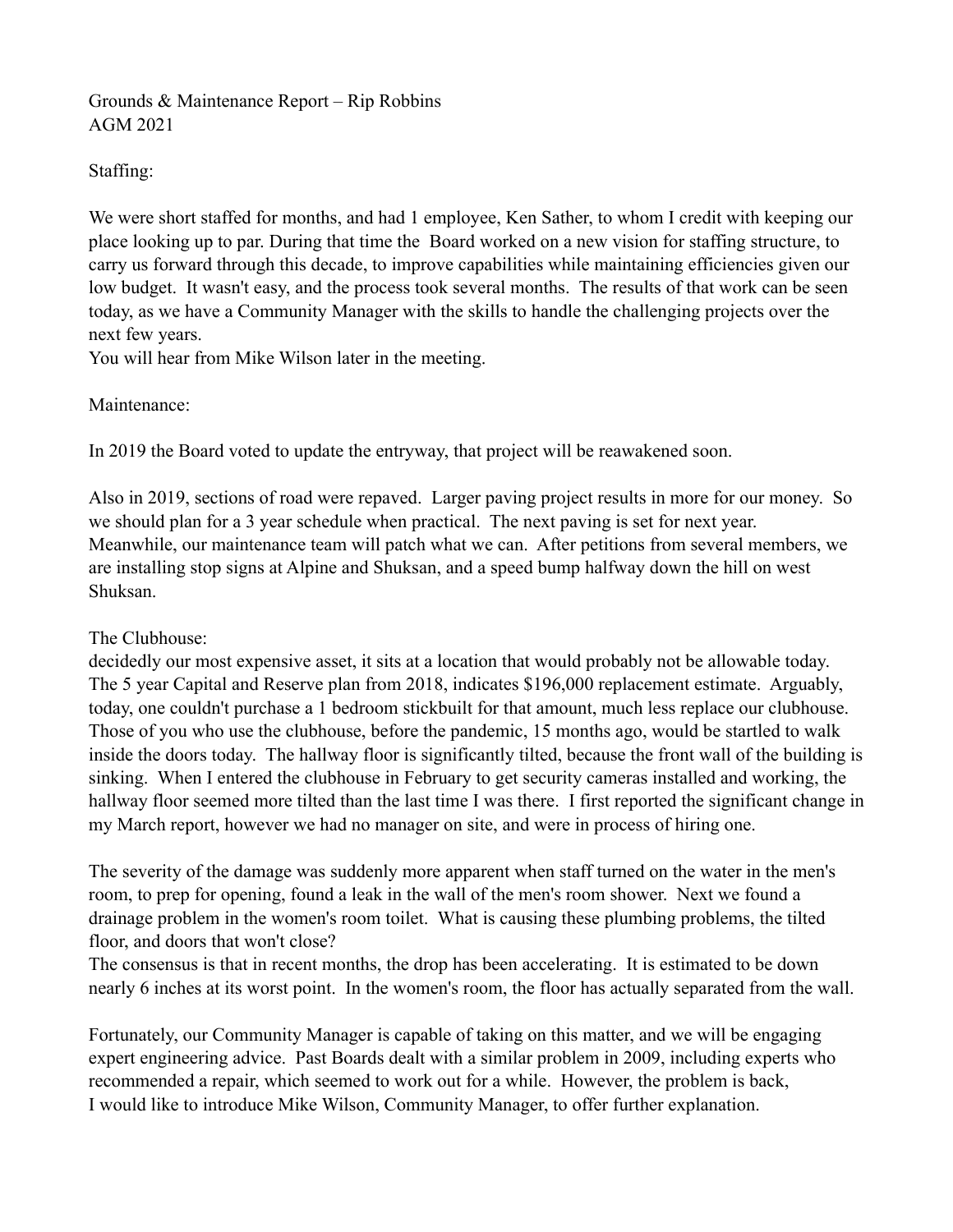Over the next couple months, Mike and I will be reporting any updates as we start immediately to investigate the extent of the problem.

The Pool:

prep work was difficult this year due to staffing shortage, and our opening day has been unknown. It is expensive to run the pool at full operation, and with no one swimming, a big waste of money. The energy to heat, and chemical levels required when people swim, . We had a chlorine shortage all month, but that has been resolved this week.

If the pool opened next week, we are still under phase 3 guidelines, with no new posting by health department. We have distancing restrictions in the water, contact tracing paperwork, showing ID and sign in and out times, scheduled sanitizing of the restrooms, and written plans submitted in advance indicating how staffing will comply. Those are just the main protocols. We are not staffed for that, or budgeted for extra staff, and realistically should not afford it.

But once we can open with no protocols, we will do so, as fast as possible. Our team has a focus on the pool at this time.

Our discovery of the dangerous condition of the clubhouse is less than a week old, and we are looking into all options and can't really give much more information now.

Meanwhile we will look into options for opening the pool without the clubhouse, and working with the county health dept. on approving the options for opening the pool with temporary sanitation.

But that is after they drop the onorous and labor intensive protocols that would cost tens of thousands of dollars. We are monitoring the health department site every day.

In closing,

It did take a while to find the right person to bring on as our full time manager, but we now have someone that I believe can expedite the work that needs to be done in the next few years.

I want to thank Lisa Belliveau for her leadership and vision with helping design the new job descriptions, and being the first to interview Mike and recommend him to the Board. I'm not sure what would have happened to the Rim without her hand on the wheel this past year. Also, I want to thank Chris Parks, his mastering of the finances, makes it clear to all of us. His recommendation for the Reserve Study has given us a data filled resource, and I hope many of you take the time to understand our options. I thank Sherri for her vision in starting the website portal for members.

Everyone of the Board this year has been unified in spirit, in our commitment to the Bylaws, Rules and Regulations. I see good people in seats continuing for the next year, David cares for this community, without Rheannon, we may as well give up any rules and regulations, she is invaluable. And it has been great to work with some good people you should vote in: Steve Pand

Ben Williamson